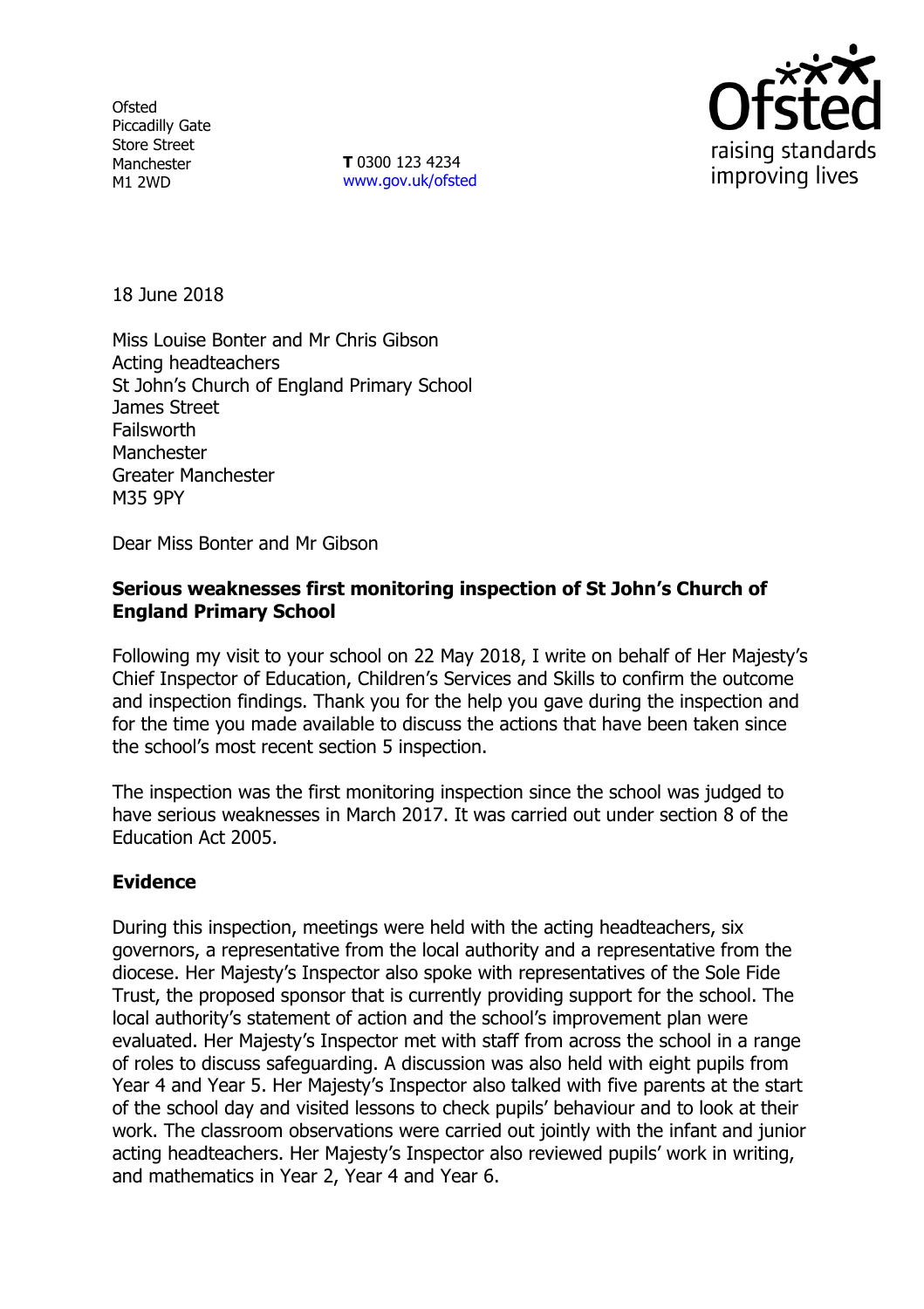

# **Context**

Since the last inspection, the headteacher has retired and the deputy headteachers of the infant and junior sites are now the acting headteachers of the school. They are supported by an experienced local headteacher two days a week. This leadership support is being provided by the Sole Fide Trust. Both acting headteachers continue to have a two-day teaching commitment each week. Since the previous inspection, the Sole Fide Trust has been named as the academy sponsor for the school. The governing body has been supported by a national leader of governance. This support has been brokered by Oldham local authority and has been in place since March 2018.

### **The quality of leadership and management at the school**

Leaders and governors have taken swift action to remedy the serious failings in safeguarding at the school. With the support of the local authority and the Sole Fide Trust, leaders have introduced a comprehensive training package for staff and governors. The nominated governors for safeguarding conduct frequent and appropriate checks and audits of the school's safeguarding to challenge and support leaders. The four designated leaders of safeguarding have received updated training on their roles and responsibilities. This has been effective in ensuring that they are knowledgeable about how to keep pupils safe. Leaders have established a clear system for recording concerns about any pupil. This system is known and understood by all staff. Consequently, staff are alert to any signs that pupils may be at risk of harm and leaders are swift and decisive in the action that they take to support pupils and their families.

Leaders have ensured that all instances of poor behaviour are logged by class teachers, and that this is monitored and analysed regularly. This also includes the recording of instances of bullying, which pupils say are rare. Leaders log alleged bullying incidents and investigate them thoroughly.

Staff are aware of their duty to protect pupils from harm. They are vigilant. Leaders present regular case studies for staff to discuss. These have been pivotal in changing the attitudes of staff so that they are aware that 'it could happen here'. All of the staff that the inspector spoke to are knowledgeable and have a sharp awareness of the current statutory guidance for safeguarding. Pupils say that they feel safe. They say that this is due to the better security measures for entry to the school, as well as the care and supervision of staff.

Despite leaders' success in tackling the serious shortcomings in safeguarding, the impact of their work elsewhere is more limited. The school continues to be affected by a legacy of weak leadership that has left new leaders and staff deskilled. The drive for improvement relies too heavily upon the external support provided by the Sole Fide Trust. The acting headteachers are keen to turn the school around and to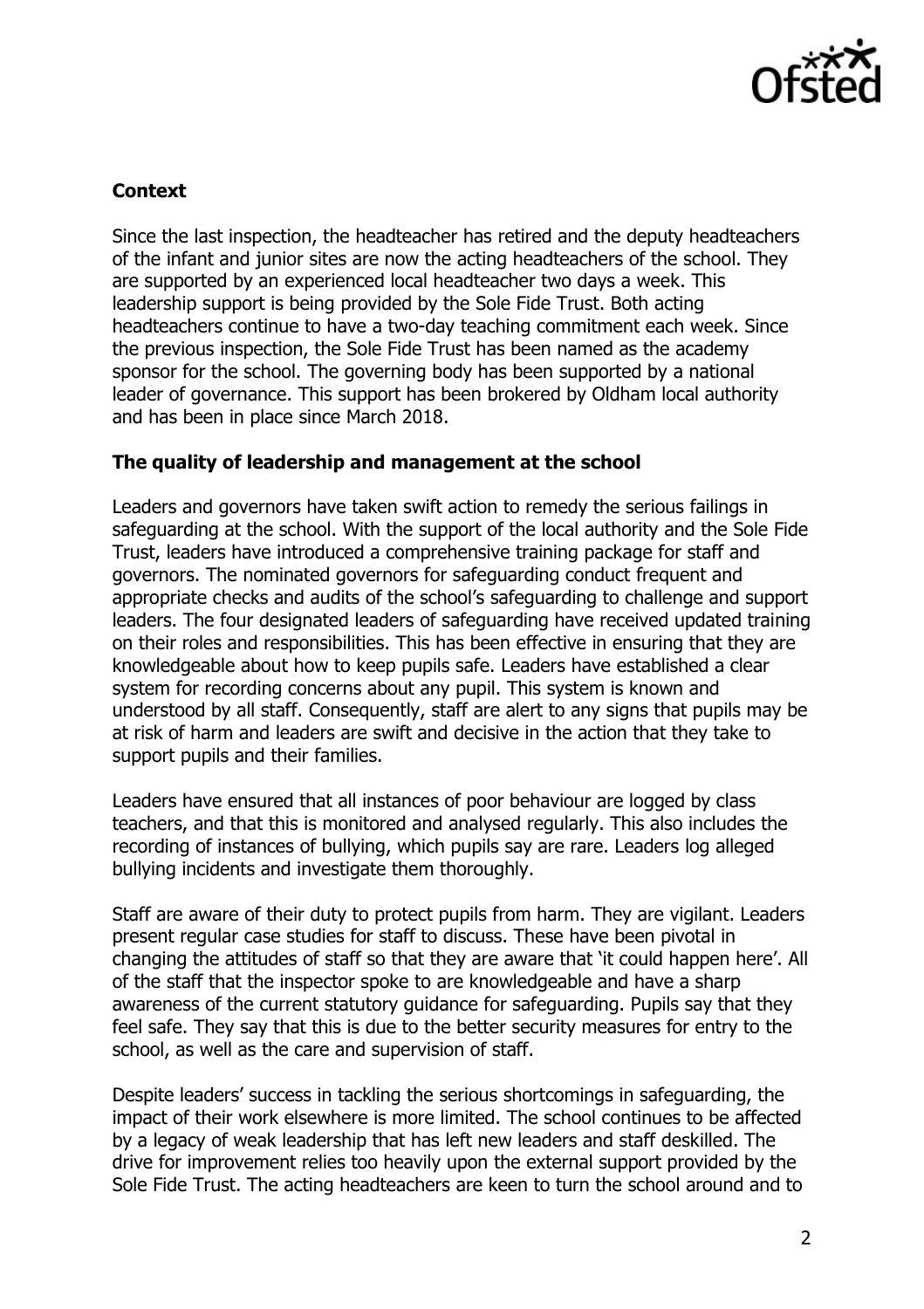

build up their own leadership skills. As a result, they are working positively with representatives from the trust and they are responding appropriately to all of the support that is being offered.

Delays in the reconstitution of the governing body have led to confusion around governors' roles and responsibilities. Although a review of their effectiveness has taken place, this was ineffective and did not provide a clear direction for the governors. The local authority has brokered the support of a national leader of governance at the request of the chair of the governing body. While there are signs that governors are better equipped to tackle weaknesses in the school, progress has been slow. Consequently, governors have not taken effective action to address the areas for improvement detailed in the previous inspection report. Although improved, the website is still not fully compliant with statutory requirements. Furthermore, a review of the pupil premium funding, a recommendation from the previous inspection, has not taken place. As a result, governors' awareness of the impact of the pupil premium on the achievement of disadvantaged pupils is weak.

The school's improvement plan is not fit for purpose. The targets in the plan do not go far enough in identifying the anticipated impact of leaders' actions. This means that leaders, including governors, are unable to evaluate the difference that their work is making in improving the quality of teaching and pupils' achievement. Governors have too little oversight of school improvement because they rely too heavily on senior leaders to provide information about the impact of the strategies to improve the school. The minutes of the governing body meetings show that governors do not question leaders about pupils' outcomes in enough depth.

Leaders have updated their equality policy and pupils show a good awareness of the protected characteristics of the Equality Act. These first steps have enhanced the school's provision to equip pupils for life in modern Britain. Displays show the work that pupils have covered on British values. However, this is not fully embedded and leaders understand the need to build on this positive start and promote this aspect of school life further. Pupils have a good understanding of other faiths and they are respectful and polite. They reflect well on different aspects of their spiritual, moral, social and cultural development. Pupils are inquisitive, confident and humble. It is a credit to leaders and staff that, despite the turmoil within governance, pupils' outcomes and perceptions of the school have not been affected.

The acting headteachers have been proactive in tackling pupils' absence with support from the local authority. Their thorough analysis of the attendance of individual pupils has identified where support for pupils and their families is needed most to ensure that pupils attend school regularly. The tenacious actions of the acting headteachers have resulted in improved attendance for all groups of pupils, including disadvantaged pupils and pupils who have special educational needs and/or disabilities. There has been a marked reduction in persistent absence.

Pupils' attainment by the end of key stage 2 in 2017 was broadly average overall in